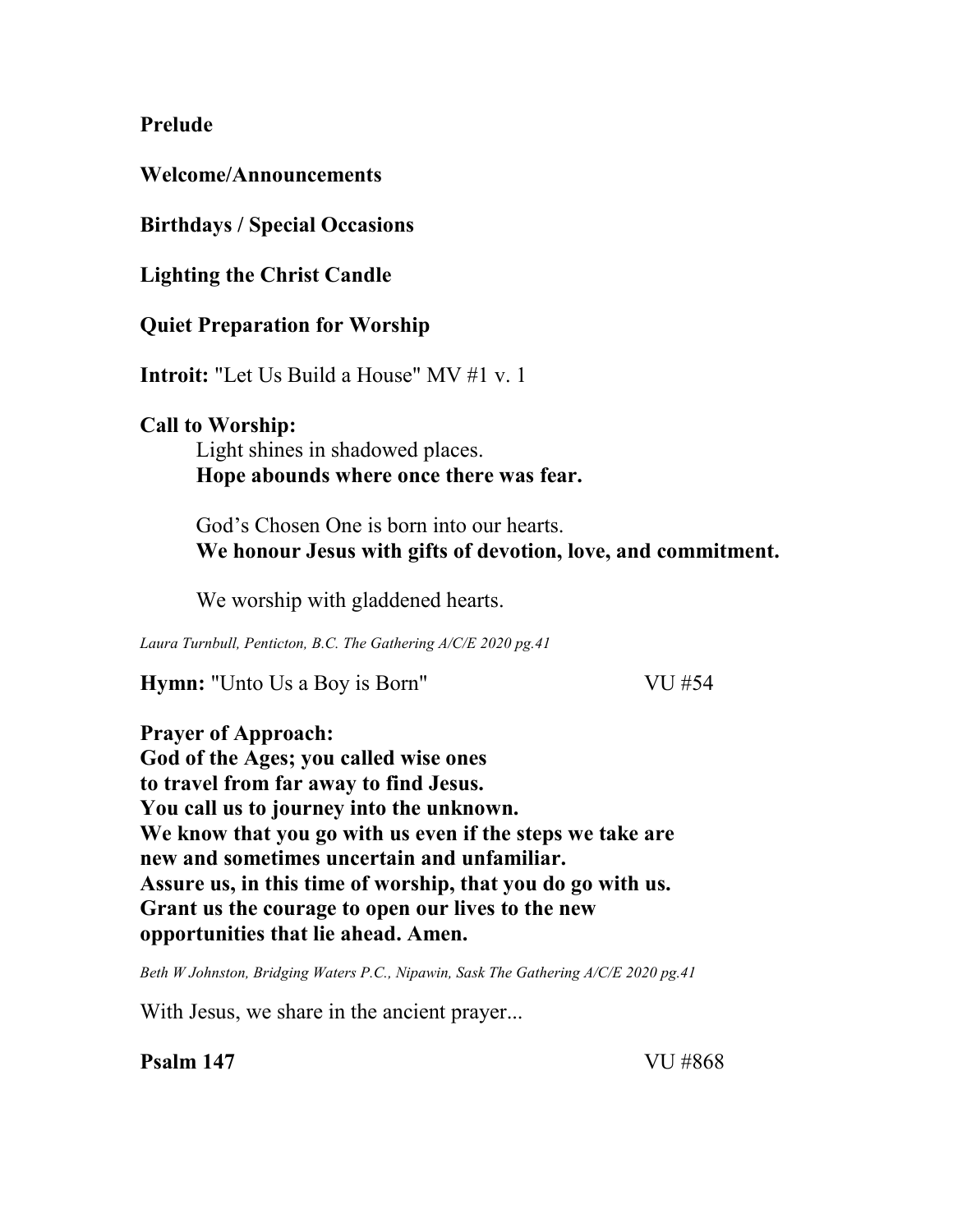**Hymn:** "Good Christian Men Rejoice" VU #35

#### **Prayer of Confession**

#### **Promise of Assurance**

In Christ Jesus, you who once were far off have been brought near. Christ came and proclaimed peace to you who were far off and peace to those who were near; through Christ, you have access in one Spirit to God. We are a forgiven and beloved people**. Thanks be to God!**

*Robin Wardlaw, Toronto, Ont. The Gathering A/C/E 2020 pg.41* 

## **Presentation of Our Gifts**

## **Invitation to Offering:**

What shall I return to the Lord for all this bounty to me? I will pay my vows to the Lord in the presence of all God's people. *Psalm 116. 12,14* 

**Offertory:** " In the Bleak Midwinter" VU #55 v. 4

## **Presentation of Our Offering:**

O God, you birth abundant life! We thank you for the birth of Jesus. In response to your great labour of love, we offer our gifts. As we open ourselves to you, may your love be born in us, today and every day. **Amen.** 

# **Listening for the Word**

Jeremiah 31: 7-14 John 1: 1-18

## **Anthem**

**Sermon** 

**Prayers of the People:**